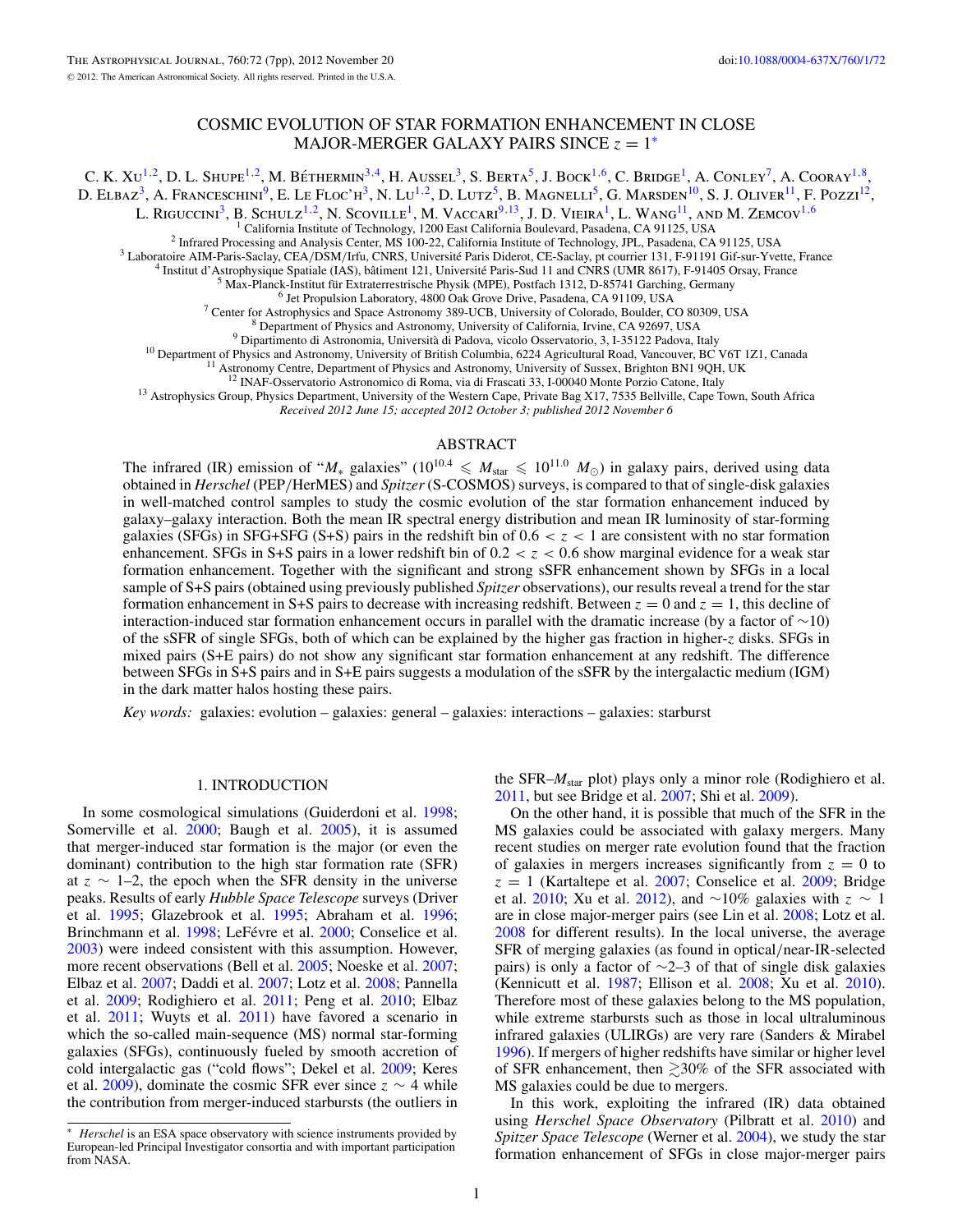<span id="page-1-0"></span>since  $z = 1$ . Throughout this paper, we adopt the  $\Lambda$ -cosmology with  $\Omega_{\rm m} = 0.3$  and  $\Omega_{\Lambda} = 0.7$ , and  $H_0 = 70$  (km s<sup>-1</sup> Mpc<sup>-1</sup>).

## 2. SAMPLES IN THE COSMOS FIELD

Two samples of paired SFGs with  $0.2 \le z \le 1.0$  are studied in this work; both are confined to " $M_*$  galaxies" with stellar mass in the range of  $10^{10.4} \leq M_{\text{star}} \leq 10^{11.0} M_{\odot}$ . According to Ilbert et al. [\(2010\)](#page-6-0), the "*M*∗" (the turning point in the galaxy stellar mass function) of SFGs is rather constant against redshift since  $z = 2$ :  $M_* \sim 10^{10.8} M_{\odot}$  for "intermediate active" galaxies and  $M_* \sim 10^{10.5} M_\odot$  for "high active" galaxies. The "S+S" sample includes 124 SFGs in 62 SFG+SFG pairs and the "S+E" sample 44 SFGs in 44 mixed pairs, all having redshifts in the range of [0.2,1.0].

Galaxies in both samples are taken from the sample of close (5 ≤  $r_{\text{proj}}$  ≤ 20 h<sup>-1</sup> kpc) major-merger pairs ( $M_{\text{star}}^{\text{pri}}/M_{\text{star}}^{\text{2nd}}$  ≤ 2.5) in the COSMOS field (CPAIR; Xu et al. [2012\)](#page-6-0). The parent sample of CPAIR was selected from the photo-*z* catalog of the COSMOS field (Capak et al. [2007;](#page-6-0) Ilbert et al. [2009;](#page-6-0) Drory et al. [2009\)](#page-6-0) with stellar mass limits of  $log(M_{min}/M_{\odot})$  = [9*.*0*,* 9*.*4*,* 9*.*8*,* 10*.*2] in four redshift bins that equally divide the redshift range of [0.2,1.0], respectively. These limits are above the completeness limits for the stellar mass of the photo-*z* sample (Drory et al. [2009\)](#page-6-0). It was required in the CPAIR selection that the photo-*z*'s of the two galaxies in a pair candidate satisfy the following criterion:  $|z_{phot}^{pri} - z_{phot}^{2nd}|/(1 + z_{phot}^{pri}) \le 0.03$ , where  $z_{\text{phot}}^{\text{pri}}$  and  $z_{\text{phot}}^{\text{2nd}}$  are the photo-*z*'s of the primary and secondary, respectively. The redshifts of both galaxies in a pair are then assumed to be the same, estimated by the mean of the two photo-*z*'s. The classification of SFGs (S) or "passive galaxies" (E) was based on the spectral energy distribution (SED) fitting and taken from Drory et al. [\(2009\)](#page-6-0).

Both samples are divided into two redshift bins: [0.2,0.6] (low-*z* bin) and [0.6,1.0] (high-*z* bin). These bins are two times wider than those in the original CPAIR sample. Making the size of subsamples in redshift bins larger allows better statistics. Since for most pairs the beams of IR observations (FWHM  $> 5$ ") cannot resolve a pair into two component galaxies, the S+S sample selection was carried out on pairs instead of on individual galaxies: a pair will be included in the sample if  $[\log (M_{\text{star}}^{\text{pri}}/M_{\odot}) + \log (M_{\text{star}}^{\text{2nd}}/M_{\odot})]/2$  is in the range of [10.4, 11]. The S+E sample includes only the SFGs in the mixed pairs and excludes the early-type galaxies. There are 7 (11) S+S pairs (S+E pairs) in the low-*z* bin with the median redshift of 0.45 (0.41), and 55 (33) in the high-*z* bin with the median redshift of 0.81 (0.82).

The two control samples, one for each sample of paired SFGs, are selected from the same parent sample of CPAIR. In order to minimize the statistical errors in our final results that are due to the controls, each paired galaxy was matched by 10 control galaxies (none being included more than once). The following criteria were used in the selection of the controls: (1) redshift match:  $|z_{\text{phot}}^{\text{cont}} - z_{\text{phot}}^{\text{pg}}|/(1 + z_{\text{phot}}^{\text{pg}}) \le 0.03$ , where  $z_{\text{phot}}^{\text{cont}}$  is the photo-*z* of the control candidate, and  $z_{\text{phot}}^{\text{pg}}$  is the photo-*z* of the paired galaxy to be matched; (2) mass match:  $|\log(M_{\text{star}}^{\text{cont}}) - \log(M_{\text{star}}^{\text{pg}})| \leq 0.1$ , where  $M_{\text{phot}}^{\text{cont}}$  is the stellar mass of the control candidate, and  $M_{\text{phot}}^{\text{pg}}$  is the stellar mass of the paired galaxy to be matched; (3) type match: all control galaxies are SFGs; (4) local density match:  $|\rho_{\text{nb}}^{\text{cont}} - \rho_{\text{nb}}^{\text{pg}}| \leq MAX(2, \sqrt{\rho_{\text{nb}}^{\text{pg}}})$ where  $\rho_{\rm nb}^{\rm cont}$  is the neighbor counts (for neighbor galaxies of  $log(M_{star}/M_{\odot}) \ge 10.2$ ) within 1 Mpc (comoving) of the control

candidate, and  $\rho_{\rm nb}^{\rm pg}$  is the neighbor counts around the paired galaxy. Here, in order to have adequate numbers of control candidates for paired galaxies with very low local densities, we set a minimum (min  $= 2$ ) to the density match limit which is otherwise equal to the Poisson error of  $\rho_{\rm nb}^{\rm pg}$ .

In order to exclude interacting galaxies, the following two additional criteria were applied to the selection of control candidates: (5) no companion within the projected distance  $r_p = 50$  *h*<sup>−1</sup> kpc that has  $|\delta z_{phot}|/(1 + z_{phot}^{cont}) \le 0.03$  and more massive than  $0.2 \times M_{\text{star}}^{\text{cont}}$ ; (6)  $A < 0.35$  and  $G + 0.4 \times A < 0.66$ , where *A* is the asymmetry parameter (Conselice et al. [2000\)](#page-6-0) and *G* is the Gini Coefficient (Lotz et al. [2008\)](#page-6-0). The criterion (6) excludes morphologically disturbed galaxies that are generally associated with mergers (Lotz et al. [2008;](#page-6-0) Conselice et al. [2009\)](#page-6-0). Visual inspections of 100 galaxies randomly picked from the control samples showed no obvious merger candidates except for a few ambiguous cases of galaxies with possible weak and faint distortion features.

## 3. LOCAL SAMPLES

In order to provide the local benchmarks for the evolutionary study, two local samples of paired SFGs, one for those in S+S pairs and another for those in S+E pairs, and their corresponding control samples are also studied. These samples are adopted from Xu et al. [\(2010\)](#page-6-0), who observed a nearly complete *K*-band-selected pair sample (KPAIR) using *Spitzer* in the 3.6, 4.5, 5.8, 8, 24, 70, and 160  $\mu$ m bands. The sample was selected from cross-matches between Two Micron All Sky Survey and SDSS DR3 galaxies, including 27 S+S and S+E pairs that have  $5 \leqslant r_{\text{proj}} \leqslant 20 \ \rm h^{-1}$  kpc and mass ratio of  $M_{\rm star}^{\rm pri}/M_{\rm star}^{2nd} \leqslant 2.5$ . The selection criteria are nearly the same to those for the CPAIR sample. The paired galaxies are then one-to-one matched (according to the stellar mass and redshift) by a sample of control galaxies selected from the SWIRE survey (Lonsdale et al. [2003\)](#page-6-0) and the SINGS survey (Kennicutt et al. [2003\)](#page-6-0). There are 39 non-active galactic nucleus SFGs in the pair sample of Xu et al. [\(2010\)](#page-6-0). Among them, all paired SFGs (and their controls) in the mass range of  $10^{10.4} \leqslant M_{\text{star}} \leqslant 10^{11.0} M_{\odot}$  (stellar mass estimated from the *K*-band luminosity using Kroupa initial mass function) are included in the local samples of this study. There are 20 (7) SFGs in the local S+S (S+E) sample, and the same number of galaxies in the corresponding control sample.

#### 4. THE IR DATA

The COSMOS field was surveyed by the PACS Evolutionary Probe (PEP; Lutz et al. [2011\)](#page-6-0) using PACS photometer arrays (Poglitsch et al. [2010\)](#page-6-0). The 3*σ* sensitivities in the PACS 100 and 160*μ*m maps are 5.0 mJy and 10.2 mJy, respectively (Berta et al. [2011\)](#page-6-0). The 250, 350, and 500  $\mu$ m observations were carried out by the *Herschel* Multi-tiered Extragalactic Survey<sup>14</sup> (HerMES; Oliver et al. [2012\)](#page-6-0) using SPIRE photometer arrays (Griffin et al. [2010;](#page-6-0) Swinyard et al. [2010\)](#page-6-0). The maps in the three SPIRE bands (Levenson et al. [2010\)](#page-6-0) are confusion limited at the 3*σ* level of 17.4, 18.8, and 20.4 mJy, respectively (Nguyen et al. [2010\)](#page-6-0). In addition, we also included the *Spitzer* 24*μ*m data from the S-COSMOS survey (Sanders et al. [2007\)](#page-6-0). The 24*μ*m source catalog of the COSMOS field (LeFloc h et al. [2009\)](#page-6-0) is flux limited at  $f_{24\,\mu\text{m}} = 80 \,\mu\text{Jy}$ .

We assume that the IR emission in an S+E pair is due to the SFG component only, ignoring the contribution from the E

 $\overline{14}$  <http://hermes.sussex.ac.uk>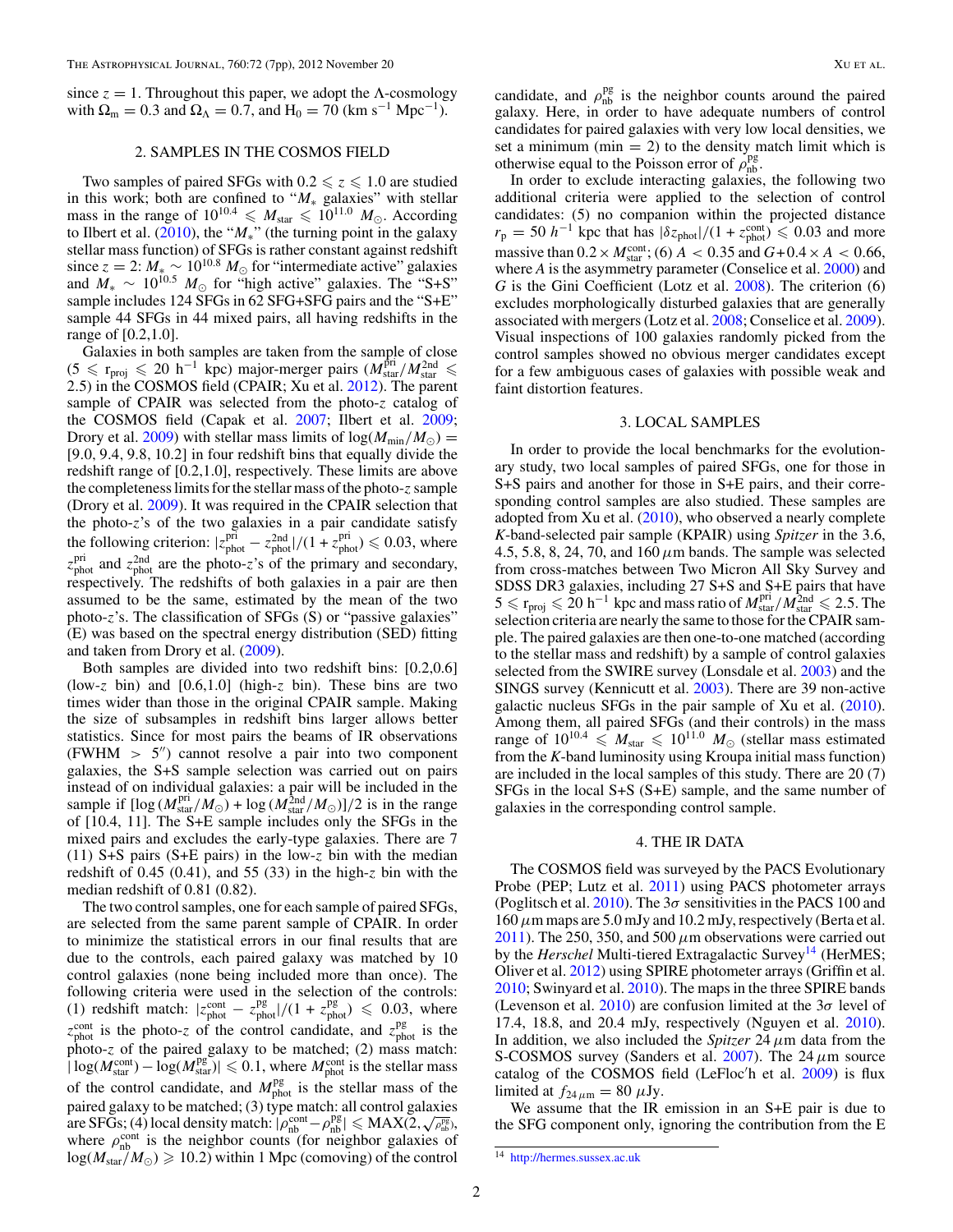| <b>Bands</b>  | Instrument <sup>a</sup> | <b>FWHM</b> <sup>b</sup><br>(arcsec) | Sensitivity                          |                    | Detection Rate $(N_{\text{detection}}/N_{\text{total}})$ |         |               |          |            |       |             |         |
|---------------|-------------------------|--------------------------------------|--------------------------------------|--------------------|----------------------------------------------------------|---------|---------------|----------|------------|-------|-------------|---------|
|               |                         |                                      | $f_{\text{lim}}^{\text{c}}$<br>(mJy) | $s/\sigma^{\rm d}$ | $S + S$ pair                                             |         | $S + S$ contr |          | $S+E$ pair |       | $S+E$ contr |         |
|               |                         |                                      |                                      |                    | $1-z^e$                                                  | $h-z^t$ | $1-Z$         | h-z      | $1-z$      | h-z   | l-z         | $h-z$   |
| $24 \mu m$    | <b>MIPS</b>             | 6.1                                  | 0.08                                 | 4.4                | 6/7                                                      | 40/55   | 107/140       | 663/1110 | 9/11       | 15/33 | 90/110      | 196/330 |
| $100 \ \mu m$ | <b>PACS</b>             | 7.5                                  | 5.0                                  | 3.0                | 3/7                                                      | 13/55   | 54/140        | 93/1110  | 5/11       | 2/33  | 54/110      | 27/330  |
| $160 \,\mu m$ | <b>PACS</b>             | 11.2                                 | 10.2                                 | 3.0                | 3/7                                                      | 12/55   | 48/140        | 84/1110  | 4/11       | 3/33  | 44/110      | 23/330  |
| $250 \ \mu m$ | <b>SPIRE</b>            | 18.2                                 | 17.4                                 | 3.0                | 2/7                                                      | 11/55   | 28/140        | 56/1110  | 3/11       | 1/33  | 31/110      | 13/330  |
| $350 \ \mu m$ | <b>SPIRE</b>            | 24.9                                 | 18.8                                 | 3.0                | 3/7                                                      | 3/55    | 4/140         | 27/1110  | 1/11       | 1/33  | 7/110       | 4/330   |
| 500 $\mu$ m   | <b>SPIRE</b>            | 36.3                                 | 20.4                                 | 3.0                | 0/7                                                      | 0/55    | 1/140         | 10/1110  | 0/11       | 0/33  | 3/110       | 2/330   |

**Table 1** Characteristics of the IR Data

Notes.<sup>a</sup> Observational instrument; <sup>b</sup> FWHM of the point-spread function (PSF); <sup>c</sup> flux limit; <sup>d</sup> signal-to-noise ratio at the flux limit; <sup>e</sup> low-*z* bin (0.2 < *z* < 0.6);  $f$  high-*z* bin (0.6 < *z* < 1).

component (Domingue et al. [2003\)](#page-6-0). Because most S+S pairs (median angular separation  $\sim$ 3") are not resolved in the IR bands, each S+S pair is treated as a single source. Table 1 provides the main characteristics of the IR data. In general, the detection rates of our samples in the five *Herschel* bands are rather low. In particular, except for S+S pairs, sources in the high-*z* bin (0.6  $\lt$  *z*  $\lt$  1) have detection rates  $\lt$ 10% in all *Herschel* samples. The S+S pairs have slightly higher detection rates because most of them are not resolved by *Herschel*, therefore each *Herschel* source includes contributions from both component galaxies. The detection rates in the MIPS 24 *μ*m band are between 45.5% and 85.7%.

### 5. STACKING ANALYSES AND RESULTS

Because of the low IR detection rates, we studied the IR emission of our sources through stacking. Two stacking methods are considered. The first is a modified version of "cleaned stacking." In its original form (Zheng et al. [2007\)](#page-6-0), there are four steps in this method: (1) detect and extract all bright sources above a given detection threshold from the observational image; (2) separate the target sources into detected and undetected by matching them with the catalog of detected sources; (3) stack the images of undetected sources, which are cut from the residual map with the detected sources extracted, and measure the flux; and (4) derive the mean flux of target sources  $f =$  $(\sum_i f_{\text{det},i} + f_{\text{stack}})/N_{\text{total}}$ , where  $f_{\text{det},i}$  is the flux of the *i*th detected source,  $f_{\text{stack}}$  is the flux measured in the stacked image, and  $N_{\text{total}}$ is the total number of sources in the target sample. Compared to uncleaned stacking (Dole et al. [2006\)](#page-6-0), cleaned stacking suffers less confusion problems due to unrelated background sources. However, the result might be biased due to flux boosting for detected sources, in particular if the detection limit is set at a low  $s/\sigma$  level. In order to avoid this bias, we made the following modifications. First, the detection thresholds were set relatively high (at  $s/\sigma \sim 6$ ) when doing the detection and extraction on observed images using StarFinder (Diolaiti et al. [2000\)](#page-6-0). Then, the extractions corresponding to detected target sources were restored back to the residual map; the subsequent stacking, using the residual map with detected background sources extracted, went through all target sources including both detected and undetected. Finally, the mean flux of a given band for a given sample was derived by  $f = f_{\text{stack}}/N_{\text{total}}$ .

Some sources in our samples are marginally resolved in the IR images, in particular the S+S pairs with sep *>* 5 (∼7% of all S+S pairs). In order to ensure that a stacked image includes all fluxes from all sources, we searched in the catalog of detected sources for all matches to a given S+S pair using a searching

radius of  $0.5 \times \sqrt{\text{(FWHM}^2 + \text{sep}^2)}$ . For SFGs in the S+E sample and two control samples, which are generally point sources in all IR bands (e.g., the mean Petrosian radius of galaxies in the S+S control sample is 1<sup>"</sup>. 2 with a dispersion of 0<sup>"</sup>. 6), the searching radius is  $0.5 \times$  FWHM. In the photometry of the stacked images, we choose to use a constant aperture of radius  $R = 11$ .<sup>2</sup> for the three MIPS and PEP bands at 24, 100, and  $160 \mu m$ . The corresponding aperture corrections are 1.09, 1.05, 1.21, respectively, according to our empirical tests using StarFinder.

In the second method, the "covariance" method (Marsden et al. [2009\)](#page-6-0), the mean flux of a sample of target sources is estimated by  $f = \sum_{k} D_k / N$ , where  $D_k$  is the measured flux density (in units of  $Jy$  beam<sup>-1</sup>) in the map pixel that contains the *k*th source in the target sample. The map, without any cleaning of unrelated sources, is background subtracted with zero mean. The method explicitly assumes that target sources are randomly distributed in the sky according to the Poisson statistics, which is certainly not valid for paired galaxies, and therefore it should not be applied to individual galaxies in S+S pairs. Also, this method may significantly underestimate the mean flux of target sources if some of them are resolved (even only partially).

Our experiments showed that for SPIRE images at 250, 350, and  $500 \mu$ m, which are predominantly confusion limited (Oliver et al. [2012\)](#page-6-0), the mean fluxes derived using the covariance method and cleaned stacking are all consistent with each other within 1*σ* error; and results of the covariance method generally have slightly lower errors than those of cleaned stacking. On the other hand, in the MIPS 24  $\mu$ m and PACS 100  $\mu$ m bands, the mean fluxes of S+S pairs derived using the covariance method are systematically lower than those obtained using cleaned stacking, presumably due to missing flux of resolved sources in the former. Therefore, in the final analyses, we chose to use the cleaned stacking method for the 24, 100, and 160 $\mu$ m bands, and the covariance method for the 250, 350, and 500 *μ*m bands.

The results are listed in Table [2.](#page-3-0) All errors were estimated by bootstrapping (Efron [1979\)](#page-6-0). For a given sample and band, the error includes both the statistical dispersion of the sample and the measurement noise (instrumental and confusion noise). An upper limit is assigned to a mean flux if it is less than  $f_{\text{lim}}/\sqrt{N}$ , where  $f_{\text{lim}}$  is the sensitivity limit of the band, and  $N$  is the size of the sample. For the S+S sample, *N* is the number of pairs; for other samples, *N* is the number of galaxies. For SFGs in the S+S sample, the mean fluxes, errors, and upper limits were all obtained by dividing corresponding values of the pairs by a factor of two.

We neglected the bias due to clustering of IR sources (Béthermin et al.  $2012$ ). Our experiments using simulations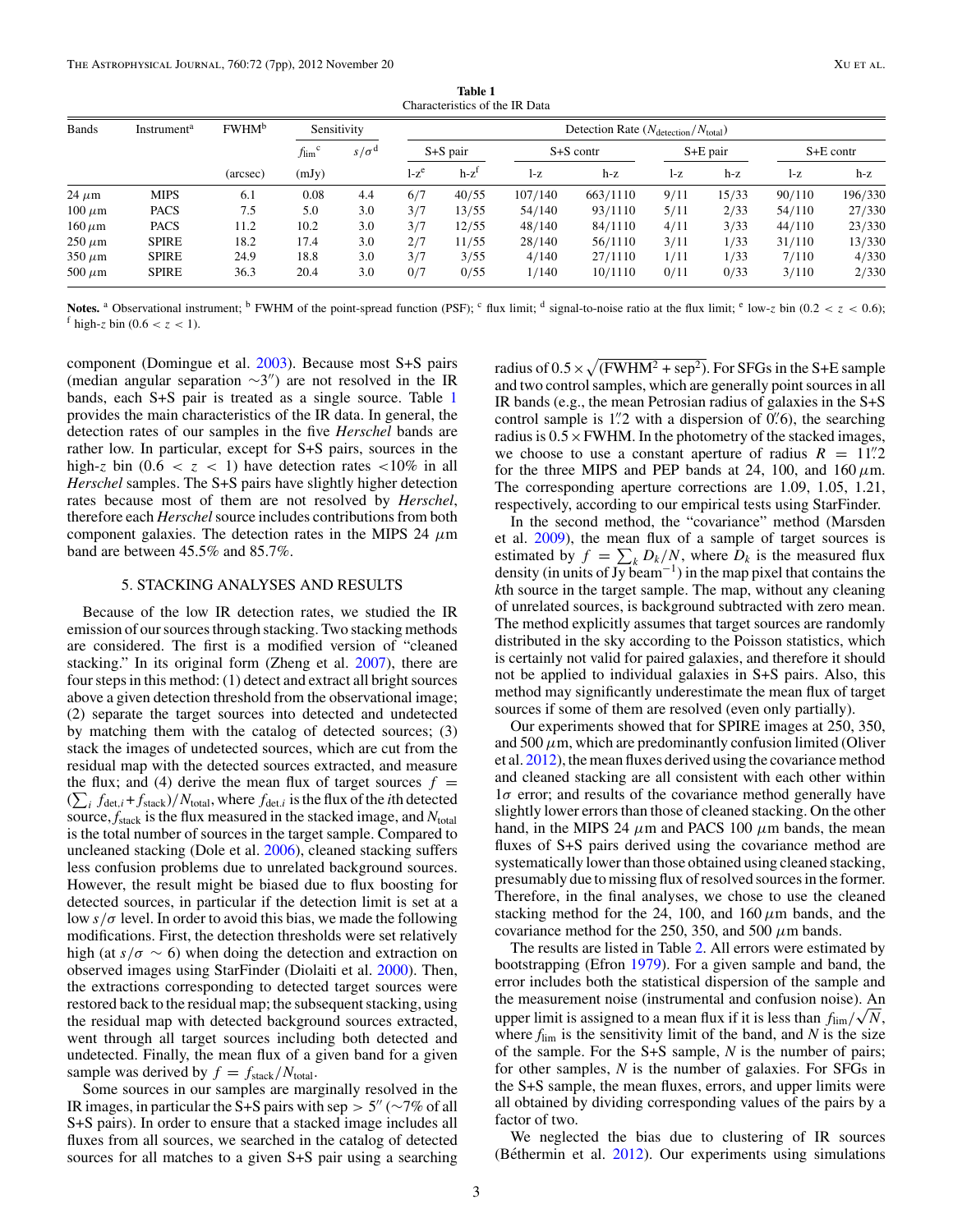<span id="page-3-0"></span>

**Figure 1.** Left panel: the mean IR SED of SFGs in the S+S sample and of those in the S+S control sample. The red curve is the best fit to data of SFGs in S+S pairs with  $0.2 < z < 0.6$ , using the semi-empirical SED of Arp 244 (the Antennae Galaxies) taken from Xu et al. [\(2001\)](#page-6-0). The other three curves are the best fits to data of SFGs in S+S pairs with  $0.6 < z < 1.0$  and SFGs in the S+S control sample with  $0.2 < z < 0.6$  and  $0.6 < z < 1.0$ , respectively, using the same semi-empirical SED of normal Sc galaxy NGC 6181 (Xu et al. [2001\)](#page-6-0). Right panel: the mean IR SED of SFGs in the S+E sample and of those in the S+E control sample. All curves are the best fits to data using the same semi-empirical SED of normal Sc galaxy NGC 6181.

**Table 2** IR Emission of Paired Galaxies and Control Galaxies<sup>a</sup>

| Sample    | N           | $z$ <sub>med</sub> | $f$ 24 $\mu$ m<br>(mJy)            | $f_{100\,\mu\mathrm{m}}$<br>(mJy)  | $f_{160\,\mu\mathrm{m}}$<br>(mJy)   | $f_{250\,\mu\mathrm{m}}$<br>(mJy)   | $f_{350\,\mu\text{m}}$<br>(mJy)      | $f_{500\,\mu\mathrm{m}}$<br>(mJy)     | $log(L_{IR})$<br>$(L_{\odot})$       | $\epsilon^{\rm b}$                 |
|-----------|-------------|--------------------|------------------------------------|------------------------------------|-------------------------------------|-------------------------------------|--------------------------------------|---------------------------------------|--------------------------------------|------------------------------------|
| $S + S^d$ | 55          | 0.45<br>0.81       | $0.40 \pm 0.12$<br>$0.13 \pm 0.02$ | $9.78 \pm 3.99$<br>$2.43 \pm 0.66$ | $14.95 \pm 6.29$<br>$5.00 \pm 0.94$ | $11.83 \pm 3.89$<br>$5.50 \pm 0.82$ | $6.72 \pm 2.24$<br>$4.56 \pm 0.79$   | ${<}3.86^{\circ}$<br>$3.23 \pm 0.60$  | $11.06 \pm 0.13$<br>$11.15 \pm 0.06$ | $0.20 \pm 0.13$<br>$0.04 \pm 0.07$ |
| Control   | 140<br>1100 | 0.45<br>0.82       | $0.28 \pm 0.03$<br>$0.13 \pm 0.01$ | $5.75 \pm 0.61$<br>$2.03 \pm 0.19$ | $10.25 \pm 0.91$<br>$4.13 \pm 0.24$ | $8.75 \pm 0.73$<br>$5.16 \pm 0.27$  | $5.71 \pm 0.71$<br>$4.32 \pm 0.23$   | $2.58 \pm 0.64$<br>$2.34 \pm 0.21$    | $10.86 \pm 0.04$<br>$11.11 \pm 0.03$ |                                    |
| $S+E$     | 11<br>33    | 0.41<br>0.82       | $0.35 \pm 0.08$<br>$0.14 \pm 0.03$ | $8.69 \pm 2.63$<br>$1.76 \pm 1.07$ | $13.01 + 4.47$<br>$4.35 \pm 1.85$   | $13.18 \pm 3.74$<br>$5.95 \pm 1.65$ | $8.43 \pm 2.93$<br>${<}3.27^{\circ}$ | $< 6.15^{\circ}$<br>${<}3.55^{\circ}$ | $10.96 \pm 0.11$<br>$11.13 \pm 0.12$ | $0.05 \pm 0.11$<br>$0.04 \pm 0.12$ |
| Control   | 110<br>330  | 0.41<br>0.82       | $0.39 \pm 0.04$<br>$0.14 \pm 0.01$ | $8.19 \pm 1.07$<br>$1.95 \pm 0.22$ | $14.06 \pm 1.38$<br>$3.40 \pm 0.37$ | $11.45 \pm 1.02$<br>$5.13 \pm 0.43$ | $6.18 \pm 0.75$<br>$4.26 \pm 0.46$   | $2.51 \pm 0.69$<br>$2.66 \pm 0.41$    | $10.90 \pm 0.04$<br>$11.09 \pm 0.04$ |                                    |

**Notes.** <sup>a</sup> Mean IR fluxes were estimated through stacking, and the errors through bootstrapping; <sup>b</sup> mean sSFR enhancement index; <sup>c</sup> 3*σ* upper limit (= *f*<sub>lim</sub>/ $\sqrt{N}$ , where  $f_{\text{lim}}$  is the 3 $\sigma$  sensitivity limit of the band, and *N* is the size of the sample); <sup>d</sup> mean IR fluxes, errors, and upper limits for paired SFGs were derived by dividing corresponding values of S+S pairs by 2.

based on the algorithm described in Béthermin et al.  $(2012)$  $(2012)$ showed that for our (mass-selected) samples the clustering bias is not strong, ∼15% for the mean fluxes in the 500 *μ*m band and  $~\sim$ 7% for those in other bands, without significant dependence on redshift. Because of the local density match between the control samples and the pair samples (Section [2\)](#page-1-0), the biases for pairs and for controls should be the same and therefore cancel each other out in the star formation enhancement analysis. On the same ground, any other possible systematic biases in the mean fluxes (e.g., due to filtering of the maps) have also been neglected.

# 6. STAR FORMATION ENHANCEMENT IN PAIRED SFGs

Using the median redshift of each subsample, the mean IR fluxes obtained by stacking are converted to the rest-frame *νLν* and plotted in Figure 1. The semi-empirical SEDs in the SED library of Xu et al. [\(2001\)](#page-6-0) were searched for the best fits to these data. The SED library<sup>15</sup> is based on the *Infrared Space Observatory* (*ISO*) and ground-based submillimeter observations of 837 *IRAS* 25 *μ*m band-selected galaxies. Among bright far-IR sources ( $f_{100\,\mu\text{m}} > 10 \text{ Jy}$ ) in the library, we found that the SED of local merger Arp 244 (the Antennae Galaxies) fits best the data of SFGs in S+S sample in the low-z bin  $(0.2 < z < 0.6)$ . Interestingly, the mean SEDs of all other subsamples, including the high-*z* bin  $(0.6 < z < 1)$  of the S+S sample and both redshift bins of the S+E sample, have similar shapes and can be best fitted by the SED of the same local normal Sc galaxy NGC 6181 (Figure 1).

The inverse variance weighted least-squares fit to data in the 100, 160, 250, 350  $\mu$ m bands (i.e., data close to the IR peak), using the corresponding best-fit SED, was carried out for each subsample to determine the mean total IR luminosity  $L_{IR}$  (5–1000  $\mu$ m). The variance of  $L_{IR}$  was estimated by

$$
\sigma^2 = \sum_i \sum_j \frac{Cov_{i,j}}{\sigma_i \sigma_j} / \left( \sum_i 1/\sigma_i^2 \right)^2, \tag{1}
$$

where all summations are over the four bands at 100, 160, 250,  $350 \mu m$ , and  $Cov_{i,j}$  is the covariance between band *i* and band *j*. If the errors in different bands were independent with each other, i.e.,  $Cov_{i,j} = 0$  for  $i \neq j$ , the variance of  $L_{IR}$  could have been estimated by  $\sigma^2 = 1/\sum_i 1/\sigma_i^2$ . However for our data, we found rather significant covariance between different bands (also estimated using bootstrapping).

Resulting *L*<sub>IR</sub>'s are listed in Table [2](#page-4-0) and plotted in Figure 2 against redshift. Also plotted are mean IR luminosities of SFGs in the local samples. The mean  $L_{\text{IR}}$ 's of the local samples are derived using *Spitzer* data at 8, 24, 70, and 160*μ*m (Xu et al. [2010\)](#page-6-0). Figure [3](#page-4-0) shows the sSFR enhancement of SFGs in S+S pairs and in S+E pairs. The sSFR enhancement index is

<sup>15</sup> [http://spider.ipac.caltech.edu/staff/cxu/sed\\_lib/intro\\_sed\\_lib.html](http://spider.ipac.caltech.edu/staff/cxu/sed_lib/intro_sed_lib.html)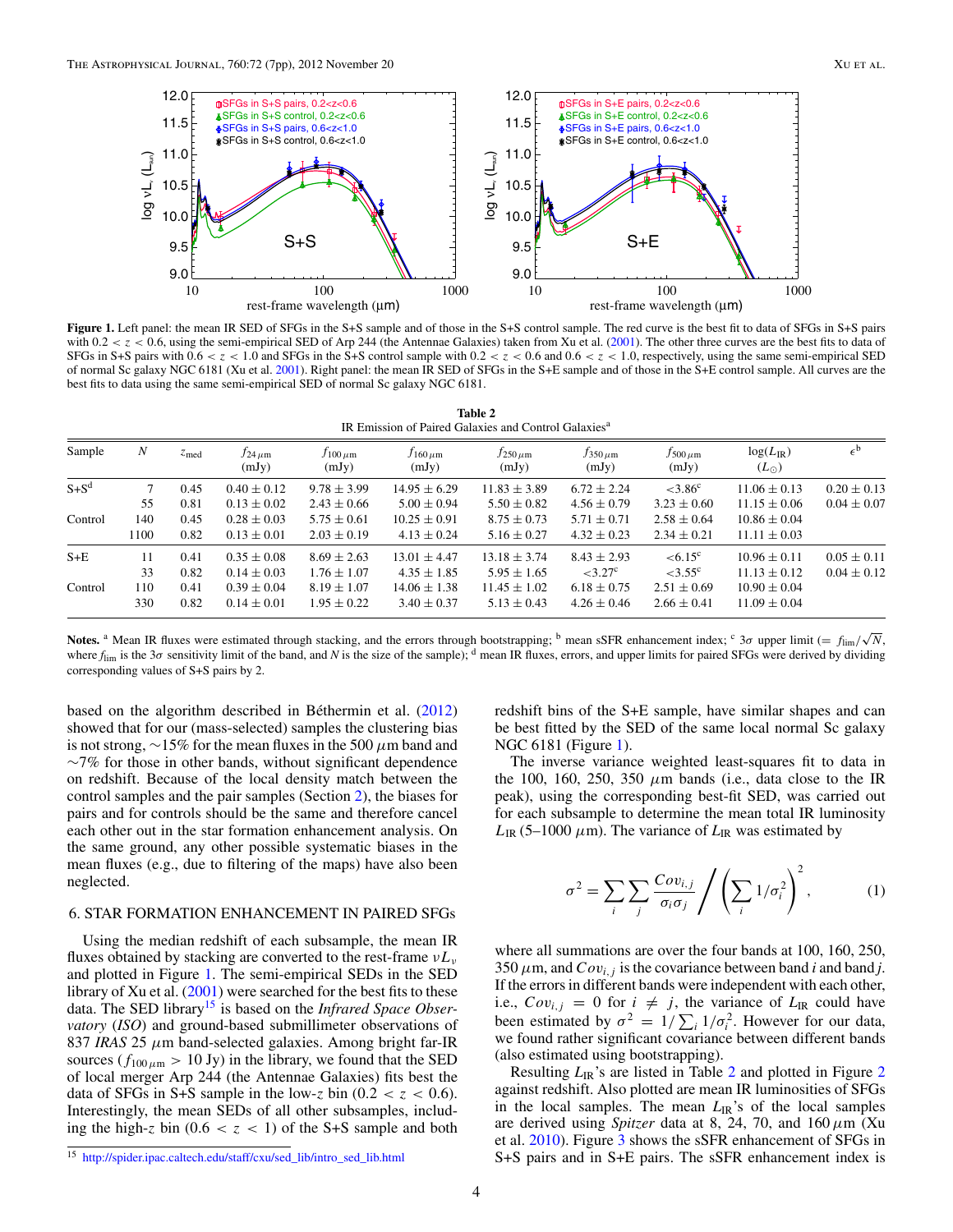<span id="page-4-0"></span>

**Figure 2.** Plot of mean  $log(L_{IR})$  vs. redshift. Each data point and the error bar at  $z > 0$  were derived through fitting the corresponding SED in Figure [1.](#page-3-0) Data points for the local  $(z = 0)$  samples were obtained using *Spitzer* observations of Xu et al. [\(2010\)](#page-6-0). There are 20 and 7 SFGs in the local S+S and S+E samples, respectively. Their control samples have the same sizes.

defined as

$$
\epsilon = \log(\text{sSFR}_{\text{pair}}) - \log(\text{sSFR}_{\text{cont}})
$$
 (2)

$$
= \log(L_{\rm IR, pair}) - \log(L_{\rm IR, cont}). \tag{3}
$$

The last equation is valid because, by design, each pair sample and its control sample have the same mean stellar mass. Also, we neglected the uncertainties of the  $L_{IR}$  as an SFR indicator that are due either to the dust heating by old stars or to the UV radiation of young stars escaping the dust absorption. These uncertainties should not affect the calculation of  $\epsilon$  because the effects on the paired SFGs and on the controls should be the same and therefore should cancel each other out.

For SFGs in S+S pairs, data are consistent with unenhanced star formation in paired galaxies in the high-*z* bin (0*.*6 *< z <* 1). They show an average sSFR enhancement index of  $\epsilon = 0.04 \pm 0.07$ , and their mean SED and that of their controls are both best fitted by the same SED of a normal disk galaxy (NGC 6181). In the low-z bin (0.2  $<$  z  $<$  0.6), mainly because of the small number of S+S pairs in the bin, the results are less clear-cut: their average sSFR enhancement index is  $\epsilon = 0.20 \pm 0.13$ , indicating a weak enhancement at a rather low significance level of 87% (i.e., at 1.5*σ* level). The mean SED is best fitted by that of a galaxy merger (Arp 244) but, given the large error bars of individual data points, a fit with the SED of the normal spiral NGC 6181 cannot be ruled out. For SFGs in S+E pairs in both the low-*z* and high-*z* bins, results on both the sSFR enhancement and the SED comparison are consistent with no enhancement in their star formation activities.

#### 7. DISCUSSION

## *7.1. S+S Pairs: Less Star Formation Enhancement at Higher z*

The non-enhancement of the star formation in SFGs in S+S pairs with *z* ∼ 0*.*8 and the rather weak star formation enhancement in those with  $z \sim 0.4$ , in contrast to the strong and significant star formation enhancement ( $\epsilon = 0.50 \pm 0.16$ ) in the local sample (Figure 3), reveal a clear trend for the star formation enhancement to decrease with redshift. It is unlikely that this trend is due to an increase of the spurious pairs fraction (SPF) with redshift. The probability for selecting (unphysical) projected pairs is significantly reduced by CPAIR selection criteria  $5 \le r_{\text{proj}} \le 20 \text{ h}^{-1}$  kpc and  $M_{\text{star}}^{\text{pri}}/M_{\text{star}}^{\text{2nd}} \le 2.5$ , confining



**Figure 3.** Plot of mean sSFR enhancement index,  $\epsilon$  = log(sSFR<sub>pair</sub>) – log(sSFR<sub>cont</sub>), vs. redshift. Because each pair sample and its control sample have the same mean stellar mass,  $\epsilon = \log(L_{\text{IR, pair}}) - \log(L_{\text{IR, cont}})$ .

the companion search to a very small sky area ( $\sim$ 10 arcsec<sup>2</sup>) and a narrow mass range. Indeed, as shown by the Monte Carlo simulations (Xu et al.  $2012$ ), the spurious pair fraction due to projected pairs (given the photo-*z* error of the COSMOS survey and the pair selection criterion  $\delta z_{phot}/(1 + z_{phot}) \leq 0.03$ ) is only  $7\% \pm 3\%$  at  $z = 0.3$  and  $9\% \pm 3\%$  at  $z = 0.9$ . Even after including the effect of galaxy clustering and counting pairs with  $\delta V$  > 500 km s<sup>-1</sup> as spurious pairs, the spurious pair fraction is still rather low in the CPAIR sample:  $SPF = 0.20 \pm 0.06$  at  $z = 0.3$  and SPF =  $0.22 \pm 0.06$  at  $z = 0.9$ . The local ( $z = 0$ ) pairs were selected based on spectroscopic redshifts (Xu et al. [2010\)](#page-6-0). For them, SPF =  $0.06 \pm 0.05$  (Xu et al. [2012\)](#page-6-0), due to unbound galaxies that are clustered together (therefore having recession velocity difference as low as  $\delta V \leq 500$  km s<sup>-1</sup>). Statistically, the effect of the contamination of spurious pairs can be corrected as following:

$$
\epsilon_{\text{true}} = \epsilon_{\text{obs}}/(1 - \text{SPF}).\tag{4}
$$

For SFGs in S+S pairs in the high-z bin  $(0.6 < z < 1)$ , this correction results in a small change in the mean enhancement index, from  $\epsilon_{obs} = 0.04$  to  $\epsilon_{true} = 0.05$ . In summary, the low spurious pair fractions in our pair samples shall not affect the results on the sSFR enhancement significantly.

In parallel to the decline of the sSFR enhancement in S+S pairs, mean  $L_{IR}$  of normal SFGs in the control sample increases rapidly with redshift (Figure 2). Strong SFR evolution in normal disk galaxies since  $z \sim 1$  has been well documented (Bell et al. [2005;](#page-6-0) Zheng et al. [2007;](#page-6-0) Elbaz et al. [2007;](#page-6-0) Noeske et al. [2007\)](#page-6-0), and has been attributed to the increase of gas fraction with redshift in these galaxies. Indeed, CO observations of massive SFGs at *z* ∼ 1 show significantly higher molecular gas content compared to local disk galaxies (Tacconi et al. [2010\)](#page-6-0). According to Hopkins et al. [\(2009\)](#page-6-0), the ratio between the mass of gas consumed by an interaction-induced nuclear starburst and the disk gas mass decreases with increasing disk gas fraction as  $f_{\text{burst}}/f_{\text{gas}} \propto (1 - f_{\text{gas}})$ , where  $f_{\text{burst}}$  is the gas fraction (among the total baryonic mass) consumed by the starburst and  $f_{\text{gas}}$  is the disk gas fraction. This is because the gravitational torque imposed by the stellar disk to the gas disk is less effective when *f*gas is high, therefore less disk gas can sink to the nuclear region by losing angular momentum to stars. We argue that the negative cosmic evolution of the sSFR enhancement in S+S pairs is due to the increase of  $f_{\text{gas}}$  with redshift.

The sSFR enhancement in local  $(z = 0)$  close major-merger pairs has been well established (Kennicutt et al. [1987;](#page-6-0) Xu & Sulentic [1991;](#page-6-0) Barton et al. [2000;](#page-6-0) Nikolic et al. [2004;](#page-6-0) Ellison et al. [2008\)](#page-6-0). Meanwhile, Xu et al. [\(2010\)](#page-6-0) found that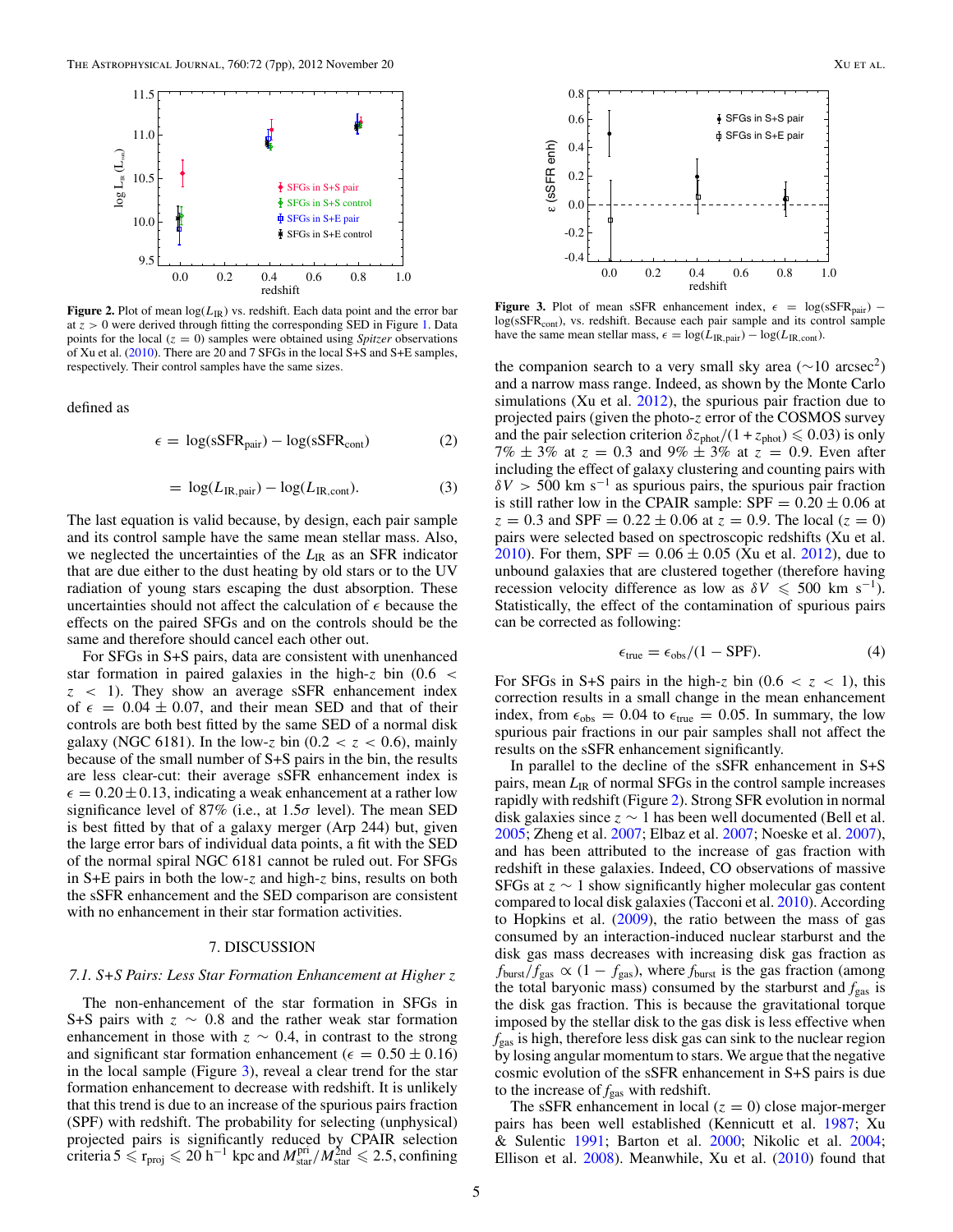the enhancement only occurs in massive SFGs ( $\gtrsim 10^{10} M_{\odot}$ ) in S+S pairs. Paired SFGs with low  $M_{\text{star}}$  have in general higher  $f_{\text{gas}}$ than massive SFGs and show no significant sSFR enhancement. It is worth noting that studies of *B*-band-selected interacting galaxies, which are biased for low mass SFGs, found no or very weak sSFR enhancement (Bergvall et al. [2003;](#page-6-0) Knapen & James [2009\)](#page-6-0). It is plausible that the high  $f_{\text{gas}} \ (\gtrsim 30\%)$  plays a significant role in the non-enhancement of the sSFR in low mass paired SFGs.

There have only been a few previous statistical studies of the SFR of interacting galaxies in the universe at  $z > 0.1$ . Using UV and optical SFR indicators, which are prone to dust attenuation, both LeFévre et al. ([2000\)](#page-6-0) and Bridge et al. [\(2010\)](#page-6-0) found that the SFRs of interacting galaxies at  $z \leq 1$ are enhanced by a factor of ∼2 compared to the field galaxies, and the SFR enhancement increases with the redshift. On the other hand, LeFévre et al.  $(2000)$  $(2000)$  noticed a difference between "upcoming major-mergers" and "ongoing major-mergers"; the former do not show significant SFR enhancement (as measured by  $[O II]$  equivalent width). Bridge et al.  $(2010)$  also found that, in their sample of morphologically selected mergers, earlystage mergers (close pairs with tidal bridges) have SFRs similar to field galaxies. These are consistent with our results of the non-enhancement for paired SFG at  $z = 0.8$  because our pair selection favors early-stage mergers. However, different from early-stage mergers in LeFévre et al. ([2000\)](#page-6-0) and Bridge et al. [\(2010\)](#page-6-0), SFGs in S+S pairs at  $z = 0$  do show significant sSFR enhancement in this study. Given that our pairs at different redshifts are selected using the same selection criteria, it is unlikely that the ratio between the early-stage and late-stage mergers changes with the redshift. Lin et al. [\(2007\)](#page-6-0), comparing the median  $L_{\rm IR}/M_{\rm star}$  ( $L_{\rm IR}$  being derived from the 24  $\mu$ m flux) of a sample of close pairs and that of pseudopairs constructed using control galaxies, found an enhancement of a factor of ∼2 for pairs in the redshift range  $0.1 < z < 1$ . However, by assigning a very low  $L_{IR}$  value (10<sup>9</sup>  $L_{\odot}$ ) to undetected control galaxies, Lin et al. [\(2007\)](#page-6-0) may have underestimated the median  $L_{IR}/M_{star}$  of control pairs and overestimated the enhancement of the close pairs (most being unresolved in the 24  $\mu$ m survey). Our result on the mean 24  $\mu$ m emission of S+S pairs in the high-*z* bin differs from that of Lin et al. [\(2007\)](#page-6-0), showing no enhancement compared to the controls (Table [2\)](#page-3-0). Jogee et al. [\(2009\)](#page-6-0) studied the SFR of morphologically selected mergers with  $0.24 < z <$ 0.80, using both the UV and mid-IR  $(24 \mu m)$  data, and found modest enhancement compared to normal galaxies. Studying an IR-selected sample observed by *Herschel*, Hwang et al. [\(2011\)](#page-6-0) found a factor of 1.8–4.0 sSFR enhancement for galaxies in close SFG–SFG pairs with redshifts between 0 and 1.2, with little variation in the enhancement versus redshift. However, given the blending effect, the true enhancement indicated by results of Hwang et al. [\(2011\)](#page-6-0) is significantly less (by a factor of ∼0*.*5). Also their results are consistent with a decreasing star formation enhancement at higher *z* because higher-*z* sources are likely to be affected more severely by blending. Kampczyk et al. [\(2012\)](#page-6-0) found a moderate SFR enhancement in close dynamic pairs of  $0.2 < z < 1$ , selected using zCOSMOS (Lilly et al. [2007\)](#page-6-0). This is consistent with our results for S+S pairs in the lower redshift bin  $(0.2 < z < 0.6)$ , but differs from our results for S+S pairs in the high-redshift bin  $(0.6 < z < 1)$ .

### *7.2. Cosmic Evolution of Extreme Starbursts*

According to simulations (Scudder et al. [2012\)](#page-6-0), samples of close pairs (5  $\leq$  r<sub>proj</sub>  $\leq$  20 h<sup>-1</sup> kpc) include mostly merging

galaxies undergoing the first close encounter and those just before the final coalescence, both stages lasting  $\sim$ 10<sup>8</sup> years. They miss final stage mergers (with the time scale of  $\sim$ 10<sup>7</sup> years) that are too close to be identified as binaries and those that have already coalesced. Early *IRAS* observations (Kennicutt et al. [1987;](#page-6-0) Sanders & Mirabel [1996\)](#page-6-0) already revealed that final stage mergers show much stronger star formation enhancement than paired galaxies, and extreme starbursts such as ULIRGs occur almost exclusively within these final stage mergers. Given the selection effects for pair samples, the cosmic evolution of these extreme starbursts is not probed by the data in this study.

On the other hand, there are indications in the literature that properties of extreme starbursts in final stage mergers might also change with redshift. Rujopakarn et al. [\(2011\)](#page-6-0) found that ULIRGs at  $z \sim 1$  and submillimeter galaxies (SMGs) at  $z \sim 2$ have much more extended star formation distributions than local ULIRGs, and argued that these are isolated galaxies with high  $\Sigma_{\rm SFR}$ . However, studying the morphology of 70  $\mu$ m sources in the S-COSMOS survey, Kartaltepe et al. [\(2010\)](#page-6-0) concluded that major mergers dominate the ULIRG population at  $z \lesssim 1$ . The CO and radio-continuum observations of Biggs & Ivison [\(2008\)](#page-6-0) and Engel et al. [\(2010\)](#page-6-0) demonstrate that SMGs are also dominated by major mergers even though, different from local ULIRGs that typically have sizes of  $\lesssim$ 1 kpc (Rujopakarn et al. [2011\)](#page-6-0), the extreme starbursts in high-*z* mergers are much more extended (∼5 kpc). These authors suggested that the difference between the size of local ULIRGs and that of high-*z* SMGs is due to the selection effect in the sense that SMGs are preferentially earlier stage mergers than local ULIRGs. However, it is possible that the star formation in high-*z* SMGs (and high-*z* ULIRGs) is less centrally peaked because the strength of the nuclear starburst is suppressed due to the higher gas fraction in the disk, according to the same physical mechanism (Hopkins et al. [2009\)](#page-6-0) that we invoked in the interpretation for the weakening of the sSFR enhancement in higher-*z* S+S pairs. It will be interesting to check in future studies whether the percentage of extreme starbursts (with sSFR enhancement  $\geq$  a factor of 100) among major mergers also decreases with redshift.

#### *7.3. SFGs in S+E Pairs: No sSFR Enhancement*

For SFGs in S+E pairs, the sSFR enhancement index  $\epsilon$ is consistent with 0 at all redshifts. This agrees with the *Spitzer* results of Xu et al. [\(2010\)](#page-6-0), which showed no sSFR enhancement for SFGs in S+E pairs in any stellar mass bin in a local close major-merger pair sample. Hwang et al. [\(2011\)](#page-6-0) also found that SFGs with close early-type neighbors are not sSFR enhanced. The difference between SFGs in S+S pairs and in S+E pairs indicates that, in addition to gravitational tidal effects, the sSFR in a paired galaxy is influenced by the immediate surrounding environment. This hypothesis is in agreement with the correlation between sSFRs of the primaries and secondaries in major-merger S+S pairs (i.e., the "Holmberg effect;" Kennicutt et al. [1987;](#page-6-0) Xu et al. [2010\)](#page-6-0). On the other hand, Xu et al. [\(2010\)](#page-6-0) found no significant difference between the local densities around S+S and S+E pairs in their local pair sample, which is confirmed again here for pairs with  $z = 0.2{\text -}1.0$ ; the average counts of neighbors of  $M_{\text{star}} \ge 10^{10.2} M_{\odot}$  within 1 Mpc projected distance and with  $\delta z_{\text{phot}}/(1 + z_{\text{phot}}) \leq 0.007$ (the  $1\sigma$  error of photo-*z*; Ilbert et al. [2009\)](#page-6-0) are  $3.69 \pm 0.45$  and 3*.*73 ± 0*.*52 for S+S pairs and S+E pairs, respectively. Therefore, the linear scale of the environment effect must be less than 1 Mpc. Because most galaxies in close major-merger pairs have entered the virial radius of the companions a long time ago, the